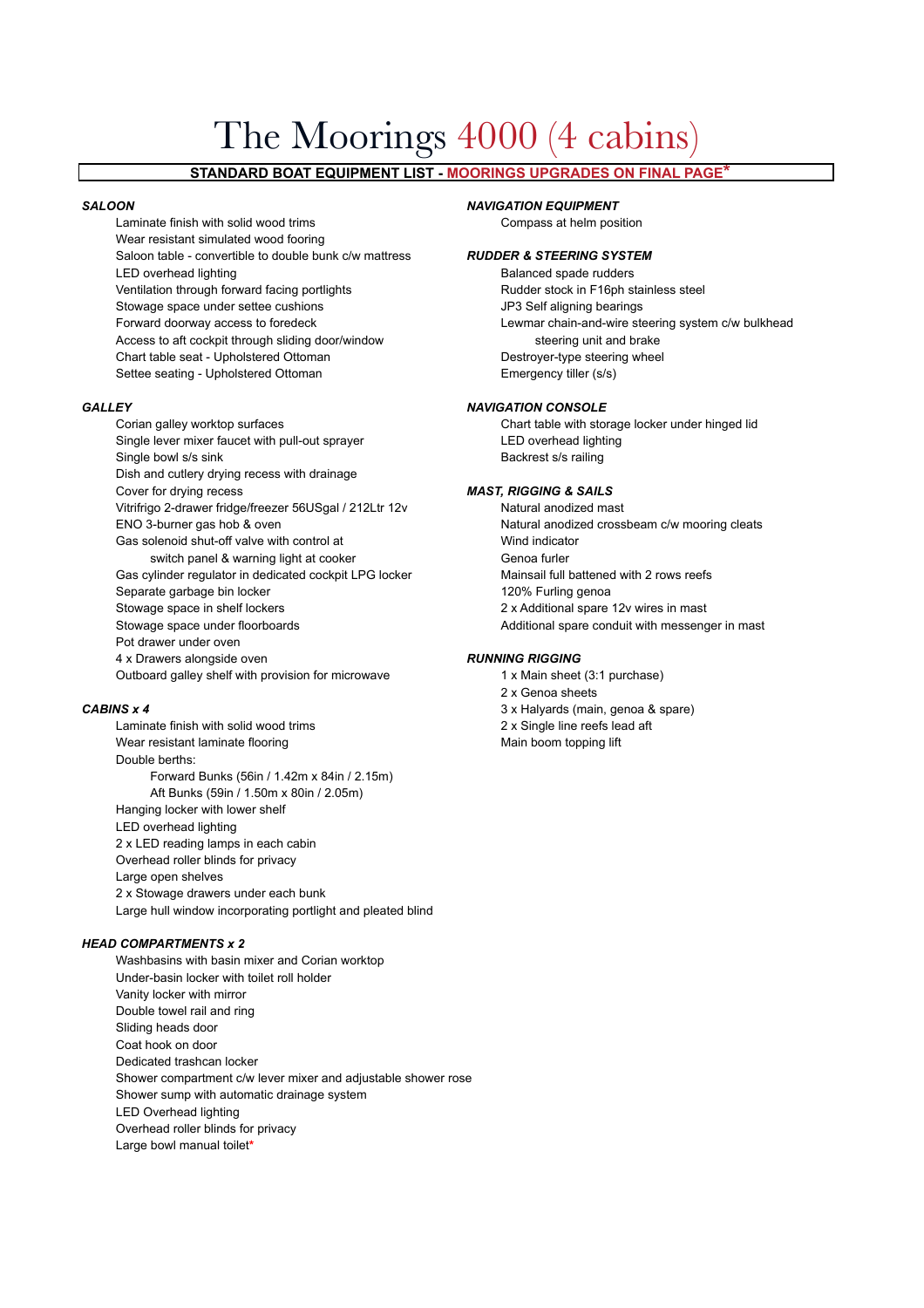# The Moorings 4000 (4 cabins)

# **STANDARD BOAT EQUIPMENT LIST**

### *DECK FITTINGS ENGINE & CONTROLS*

Guardwires with stanchions, bases, port & starboard side gates Double lever throttle / gearshift control Guardwires across bow and stern Sound deadening panels in engine room 1000w vertical windlass 10mm gypsy c/w hand-held remote 2 x Engine room ventilation fans and ducting Anchor bow roller fitting 2 x Yanmar 3YM20 21hp diesel engines with sail drives**\*** Anchor chain stopper 2 x Propellers - 2-blade fixed Liferaft locker with convertible fore/aft seat bolster 2 x Fuel deck fillers Sliding companionway door/window 2 x Fuel filter / water separators Hardtop over cockpit complete with LED lighting 2 x Fuel tanks 95USgal / 360Ltr total capacity Hardtop bimini over helm with supports and LED light 2 x Exhaust skin fittings (s/s) Folding swimming ladder c/w teak steps 2 x Exhaust water locks Cockpit table 2 x Cooling water inlet strainers 1 x Furler jammer on side deck 2 x Exhaust cooling water temperature sensors with Bridle mainsheet system (3:1 purchase) audible alarms at helm **Trampoline** Helmseat with upholstered backrest *ELECTRICAL INSTALLATION* Lifering holder **Leap and Courtesy LED** Courtesy lights at stairways Acrylic smoke grey tinted windows **Bi-colour & stern navlights** Hardtop supports 12v DC switch panel Side window brows **1** x 12v outlet socket at the switch panel Hatches: 2 x Fuel tank gauges at helm position 2 x Size 10 Flush Hatch over heads 2 x Ammeters at helm position 4 x Size 44 Flush Hatch over cabins 2 x House batteries - 210Ah deep cycle lead acid type**\*** 1 x Size 70 Flush Hatch over cockpit 2 x Engine starter batteries - 100Ah lead acid type**\*** Portlights: 1 x House battery isolator switch 2 x Size 5 in windscreen 2 x Engine starter battery isolator switches 8 x Size 1 in hull side and transom 2 x Alternators, standard with engines 1 x Anchor chain bin 1 x Electrical spares kit: fuses, relays, fuse holders 1 x Anchor/windlass locker 3 x Foredeck locker *PLUMBING INSTALLATION* Forward access to foredeck c/w watertight saloon access door Hot and cold pressurized fresh water system consisting of: 2 x Pulpits with seat 2 x Water tanks, 206USgal / 780ltr total capacity 2 x Pushpits 2 x Pushpits 1 x 3.5 GPM fresh water pressure pump 2 x Coachroof handrails with 1 ltr accumulator tank 2 x Hardtop grab handles 2 x Hot water cylinders 12USgal / 46ltr total capacity 2 x Transom grab handles Transom shower (cold only) 9 x 260mm mooring cleats 2 x Automatic shower drain pumps 2 x Winch handles 2 x Holding tanks, 29USgal / 110ltr total capacity 2 x Primary winches**\*** 2 x Electric bilge pumps (keel sump) with float switches 2 x genoa cars with pin stop and alarm at switch panel 2 x genoa tracks 2 x Manual bilge pumps (keel sump) 1 x Winch handle pocket at helm 2 x High bilge float switches with alarm at switch panel 2 x Halyard clutch at helm (main & gennaker) 2 x Electric bilge pumps (engine room) with float switch 2 x Genoa clutch at helm and warning light at switch panel 2 x Mainsheet clutch at helm 2 x Reef clutch at helm *GENERAL EQUIPMENT* 1 x Clutch and cleat on mast for genoa halyard 6 x Fire extinguishers 4 x Padeyes to allow for gennaker tackle **Owner's Operating Manual** 

Drinks holders (2 in fwd stairwell / 4 in aft cockpit/helm) CE Certification Rope locker at helm NMMA Certification

- 
- 
- 
- 
- 
- 
- 
- 
- 
- 
- 

- 
- 
- 
- 
- 
- 
- 
- 
- 
-